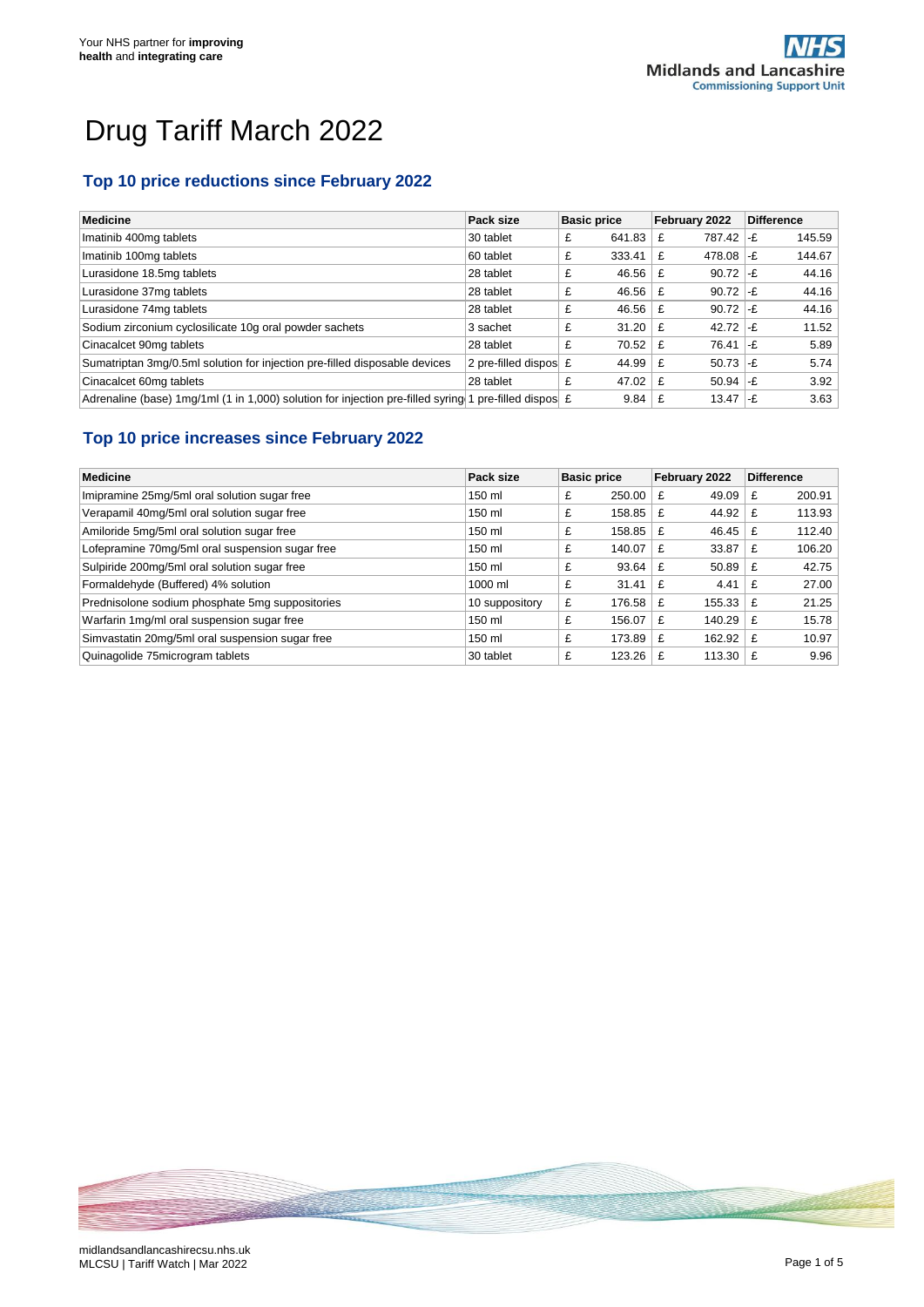## **Top 25 price reductions since December 2021**

| <b>Medicine</b>                                                                       | Pack size  | <b>Basic price</b> | December 2021 | <b>Difference</b> |
|---------------------------------------------------------------------------------------|------------|--------------------|---------------|-------------------|
| Imatinib 400mg tablets                                                                | 30 tablet  | 641.83<br>£        | 787.42<br>£   | l-£<br>145.59     |
| Imatinib 100mg tablets                                                                | 60 tablet  | £<br>333.41        | £<br>478.08   | l-£<br>144.67     |
| Lurasidone 18.5mg tablets                                                             | 28 tablet  | £<br>46.56         | £<br>90.72    | l-£<br>44.16      |
| Lurasidone 37mg tablets                                                               | 28 tablet  | £<br>46.56         | £<br>90.72    | l-£<br>44.16      |
| Lurasidone 74mg tablets                                                               | 28 tablet  | £<br>46.56         | £<br>90.72    | -£<br>44.16       |
| Tobramycin 300mg/5ml nebuliser liquid ampoules                                        | 56 ampoule | £<br>957.62        | £<br>999.17   | l-£<br>41.55      |
| Co-danthrusate 50mg/60mg/5ml oral suspension sugar free                               | 200 ml     | £<br>202.50        | 225.48<br>£   | l-£<br>22.98      |
| Tranylcypromine 10mg tablets                                                          | 28 tablet  | £<br>488.49        | £<br>509.11   | l-£<br>20.62      |
| Liothyronine 20microgram tablets                                                      | 28 tablet  | 71.90<br>£         | £<br>92.51    | l-£<br>20.61      |
| Sulfadiazine 500mg tablets                                                            | 56 tablet  | £<br>376.58        | £<br>390.90   | 14.32<br>l-£      |
| Co-danthramer 75mg/1000mg/5ml oral suspension sugar free                              | 300 ml     | £<br>405.91        | £<br>419.92   | l-£<br>14.01      |
| Cinacalcet 90mg tablets                                                               | 28 tablet  | £<br>70.52         | £<br>84.48    | 13.96<br>l-£      |
| Zonisamide 100mg capsules                                                             | 56 capsule | £<br>36.53         | £<br>50.03    | l-£<br>13.50      |
| Famotidine 40mg tablets                                                               | 28 tablet  | £<br>25.07         | £<br>37.93    | -£<br>12.86       |
| Famciclovir 250mg tablets                                                             | 21 tablet  | £<br>224.77        | £<br>237.63   | -£<br>12.86       |
| Primidone 250mg tablets                                                               | 100 tablet | £<br>94.26         | £<br>106.69   | -£<br>12.43       |
| Isotretinoin 20mg capsules                                                            | 30 capsule | £<br>4.89          | £<br>16.66    | l-£<br>11.77      |
| Eplerenone 50mg tablets                                                               | 28 tablet  | £<br>9.43          | £<br>20.49    | -£<br>11.06       |
| Buspirone 10mg tablets                                                                | 30 tablet  | £<br>20.08         | £<br>30.07    | l-£<br>9.99       |
| Nizatidine 150mg capsules                                                             | 30 capsule | £<br>11.81         | 21.70<br>£    | l-£<br>9.89       |
| Glycopyrronium bromide 1mg tablets                                                    | 30 tablet  | £<br>256.41        | £<br>266.23   | -£<br>9.82        |
| Midodrine 5mg tablets                                                                 | 100 tablet | £<br>49.05         | £<br>58.47    | -£<br>9.42        |
| Dorzolamide 20mg/ml / Timolol 5mg/ml eye drops 0.2ml unit dose preservat 60 unit dose |            | £<br>26.73         | £<br>36.05    | -£<br>9.32        |
| Cinacalcet 60mg tablets                                                               | 28 tablet  | £<br>47.02         | £<br>56.32    | l-£<br>9.30       |
| Amiloride 5mg tablets                                                                 | 28 tablet  | £<br>21.85         | £<br>30.50    | 8.65<br>l-£       |

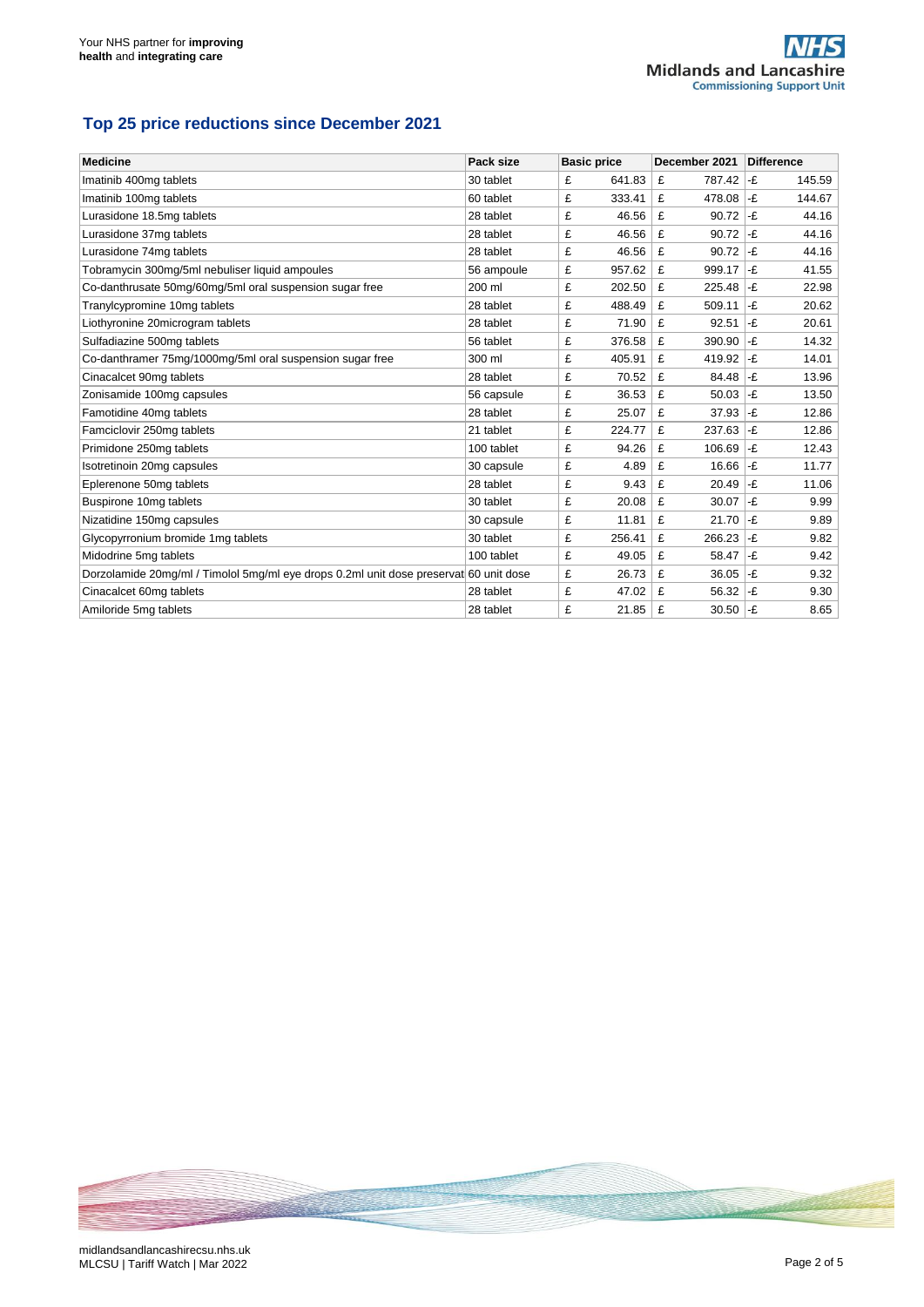#### **Top 25 price increases since December 2021**

| <b>Medicine</b>                                   | Pack size       |   | <b>Basic price</b> | December 2021 |      | <b>Difference</b> |
|---------------------------------------------------|-----------------|---|--------------------|---------------|------|-------------------|
| Imipramine 25mg/5ml oral solution sugar free      | 150 ml          | £ | 250.00             | £<br>49.09    |      | £<br>200.91       |
| Verapamil 40mg/5ml oral solution sugar free       | 150 ml          | £ | 158.85             | £<br>44.92    |      | 113.93<br>£       |
| Amiloride 5mg/5ml oral solution sugar free        | 150 ml          | £ | 158.85             | £<br>46.45    |      | £<br>112.40       |
| Lofepramine 70mg/5ml oral suspension sugar free   | 150 ml          | £ | 140.07             | £<br>33.87    |      | £<br>106.20       |
| Metformin 1q/5ml oral solution sugar free         | 150 ml          | £ | 80.00              | £<br>24.00    |      | £<br>56.00        |
| Macrogol 3350 oral powder 8.5g sachets sugar free | 28 sachet       | £ | 99.85              | £<br>49.85    |      | £<br>50.00        |
| Metformin 850mg/5ml oral solution sugar free      | 150 ml          | £ | 68.00              | £<br>19.95    |      | £<br>48.05        |
| Sulpiride 200mg/5ml oral solution sugar free      | 150 ml          | £ | 93.64              | £<br>50.89    |      | £<br>42.75        |
| Disulfiram 200mg tablets                          | 50 tablet       | £ | 148.62             | £<br>109.30   |      | £<br>39.32        |
| Sucralfate 1g/5ml oral suspension sugar free      | 200 ml          | £ | 124.87             | £<br>96.08    |      | £<br>28.79        |
| Formaldehyde (Buffered) 4% solution               | 1000 ml         | £ | 31.41              | £<br>4.41     |      | £<br>27.00        |
| Prasugrel 5mg tablets                             | 28 tablet       | £ | 33.10              | £             | 6.88 | £<br>26.22        |
| Procarbazine 50mg capsules                        | 50 capsule      | £ | 503.61             | £<br>479.63   |      | £<br>23.98        |
| Prednisolone sodium phosphate 5mg suppositories   | 10 suppository  | £ | 176.58             | £<br>155.17   |      | £<br>21.41        |
| Quinagolide 75microgram tablets                   | 30 tablet       | £ | 123.26             | £<br>104.58   |      | £<br>18.68        |
| Quetiapine 20mg/ml oral suspension sugar free     | 150 ml          | £ | 166.31             | £<br>149.16   |      | £<br>17.15        |
| Ramipril 2.5mg/5ml oral solution sugar free       | 150 ml          | £ | 164.12             | £<br>147.06   |      | £<br>17.06        |
| Warfarin 1mg/ml oral suspension sugar free        | 150 ml          | £ | 156.07             | £<br>140.29   |      | £<br>15.78        |
| Trihexyphenidyl 5mg/5ml oral solution             | 200 ml          | £ | 82.54              | £<br>67.98    |      | £<br>14.56        |
| Donepezil 1mg/ml oral solution sugar free         | 150 ml          | £ | 81.23              | £<br>67.48    |      | £<br>13.75        |
| Atropine 1% eye drops                             | 10 <sub>m</sub> | £ | 171.84             | £<br>159.63   |      | £<br>12.21        |
| Promazine 50mg/5ml oral solution                  | 150 ml          | £ | 75.36              | £<br>63.24    |      | £<br>12.12        |
| Pramipexole 2.62mg modified-release tablets       | 30 tablet       | £ | 297.51             | £<br>286.15   |      | £<br>11.36        |
| Procyclidine 5mg/5ml oral solution sugar free     | 150 ml          | £ | 55.61              | £<br>44.43    |      | £<br>11.18        |
| Colestyramine 4g oral powder sachets sugar free   | 50 sachet       | £ | 44.36              | £<br>33.30    |      | £<br>11.06        |

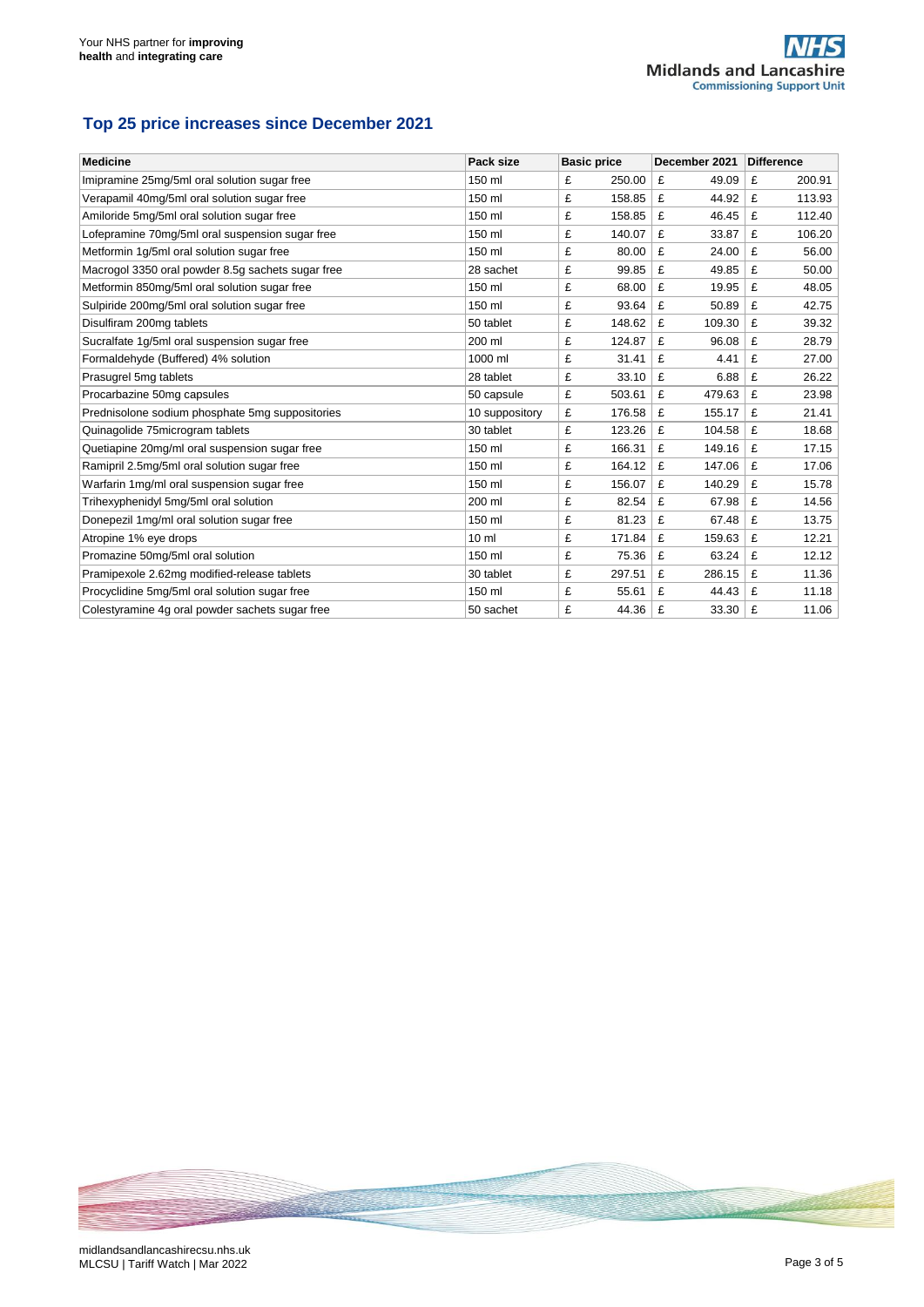## **Top 50 price reductions since March 2021**

| <b>Medicine</b>                                                 | Pack size   | <b>Basic price</b> | <b>March 2021</b> | <b>Difference</b>            |
|-----------------------------------------------------------------|-------------|--------------------|-------------------|------------------------------|
| Imatinib 400mg tablets                                          | 30 tablet   | £<br>641.83        | £<br>1,029.16     | -£<br>387.33                 |
| Imatinib 100mg tablets                                          | 60 tablet   | £<br>333.41        | £<br>468.81       | -£<br>135.40                 |
| Cinacalcet 90mg tablets                                         | 28 tablet   | £<br>70.52         | £<br>193.01       | -£<br>122.49                 |
| Cinacalcet 60mg tablets                                         | 28 tablet   | £<br>47.02         | £<br>128.66       | l-£<br>81.64                 |
| Ivabradine 2.5mg tablets                                        | 56 tablet   | £<br>23.96         | £<br>93.56        | -£<br>69.60                  |
| Liothyronine 20microgram tablets                                | 28 tablet   | £<br>71.90         | £<br>136.96       | -£<br>65.06                  |
| Cinacalcet 30mg tablets                                         | 28 tablet   | £<br>26.53         | £<br>74.70        | -£<br>48.17                  |
| Lurasidone 18.5mg tablets                                       | 28 tablet   | £<br>46.56         | £<br>90.72        | -£<br>44.16                  |
| Lurasidone 37mg tablets                                         | 28 tablet   | £<br>46.56         | £<br>90.72        | l-£<br>44.16                 |
| Lurasidone 74mg tablets                                         | 28 tablet   | £<br>46.56         | £<br>90.72        | $ \text{-}f $<br>44.16       |
| Mebeverine 50mg/5ml oral suspension sugar free                  | 300 ml      | £<br>187.00        | £<br>227.77       | -£<br>40.77                  |
| Mercaptopurine 50mg tablets                                     | 25 tablet   | £<br>9.78          | £<br>49.15        | l-£<br>39.37                 |
| Famciclovir 250mg tablets                                       | 21 tablet   | £<br>224.77        | £<br>259.57       | -£<br>34.80                  |
| Tioguanine 40mg tablets                                         | 25 tablet   | £<br>76.35         | £<br>109.57       | -£<br>33.22                  |
| Atomoxetine 80mg capsules                                       | 28 capsule  | £<br>31.53         | £<br>64.20        | -£<br>32.67                  |
| Atomoxetine 100mg capsules                                      | 28 capsule  | £<br>31.66         | £<br>64.20        | l-£<br>32.54                 |
| Diltiazem 60mg modified-release tablets                         | 84 tablet   | £<br>10.64         | £<br>42.93        | -£<br>32.29                  |
| Primidone 250mg tablets                                         | 100 tablet  | £<br>94.26         | £<br>125.76       | l-£<br>31.50                 |
| Atomoxetine 10mg capsules                                       | 28 capsule  | £<br>18.60         | £<br>48.24        | -£<br>29.64                  |
| Atomoxetine 18mg capsules                                       | 28 capsule  | £<br>18.58         | £<br>48.13        | -£<br>29.55                  |
| Atomoxetine 25mg capsules                                       | 28 capsule  | £<br>19.02         | £<br>47.91        | -£<br>28.89                  |
| Atomoxetine 40mg capsules                                       | 28 capsule  | £<br>20.04         | £<br>47.91        | -£<br>27.87                  |
| Busulfan 2mg tablets                                            | 25 tablet   | £<br>41.73         | £<br>69.02        | -£<br>27.29                  |
| Fluoxetine 10mg capsules                                        | 30 capsule  | £<br>40.09         | £<br>66.35        | l-£<br>26.26                 |
| Ibandronic acid 50mg tablets                                    | 28 tablet   | £<br>16.95         | £<br>43.11        | -£<br>26.16                  |
| Midodrine 5mg tablets                                           | 100 tablet  | £<br>49.05         | £<br>75.05        | -£<br>26.00                  |
| Exemestane 25mg tablets                                         | 30 tablet   | £<br>8.62          | £<br>33.52        | -£<br>24.90                  |
| Atomoxetine 60mg capsules                                       | 28 capsule  | £<br>23.51         | £<br>48.14        | -£<br>24.63                  |
| Midodrine 2.5mg tablets                                         | 100 tablet  | £<br>33.91         | £<br>55.05        | l-£<br>21.14                 |
| Nitrofurantoin 25mg/5ml oral suspension sugar free              | 300 ml      | £<br>447.28        | £<br>467.49       | -£<br>20.21                  |
| Prednisolone 25mg tablets                                       | 56 tablet   | £<br>42.42         | £<br>59.51        | -£<br>17.09                  |
| Prochlorperazine 3mg buccal tablets                             | 50 tablet   | £<br>7.88          | £<br>24.68        | -£<br>16.80                  |
| Chlorambucil 2mg tablets                                        | 25 tablet   | £<br>27.01         | £<br>42.87        | -£<br>15.86                  |
| Trientine dihydrochloride 300mg capsules                        | 100 capsule | £<br>3,075.13      | £<br>3,090.00     | -£<br>14.87                  |
| Amiloride 5mg tablets                                           | 28 tablet   | £<br>21.85         | £<br>36.65        | l-£<br>14.80                 |
| Hydrocortisone 2.5% cream                                       | 15 gram     | £<br>48.99         | £<br>63.54        | -£<br>14.55                  |
| Melphalan 2mg tablets                                           | 25 tablet   | £<br>30.93         | £<br>45.38        | -£<br>14.45                  |
| Co-careldopa 12.5mg/50mg tablets                                | 90 tablet   | £<br>5.01          | £<br>19.31        | -£<br>14.30                  |
| Famotidine 40mg tablets                                         | 28 tablet   | £<br>25.07         | £<br>38.99        | l-£<br>13.92                 |
| Pregabalin 20mg/ml oral solution sugar free                     | 473 ml      | £<br>85.76         | £<br>99.48        | -£<br>13.72                  |
| Tacrolimus 0.1% ointment                                        | 60 gram     | £<br>30.98         | £<br>44.40        | -£<br>13.42                  |
| Potassium iodide powder                                         | 500 gram    | £<br>70.99         | £<br>84.25        | $ \text{-}f $<br>13.26       |
| Clonidine 25microgram tablets                                   | 112 tablet  | £<br>5.01          | £<br>17.41        | l-£<br>12.40                 |
| Tolterodine 2mg tablets                                         | 56 tablet   | £<br>2.21          | £<br>14.56        | $ \text{-} \pounds$<br>12.35 |
| Agomelatine 25mg tablets                                        | 28 tablet   | £<br>17.95         | £<br>30.05        | -£<br>12.10                  |
| Tolterodine 1mg tablets                                         | 56 tablet   | £<br>2.01          | £<br>14.02        | $ \text{-}f$<br>12.01        |
| Isotretinoin 20mg capsules                                      | 30 capsule  | £<br>4.89          | £<br>16.66        | -£<br>11.77                  |
| Co-careldopa 25mg/100mg tablets                                 | 100 tablet  | £<br>9.16          | £<br>20.50        | $ \text{-}f $<br>11.34       |
| Calcipotriol 0.005% / Betamethasone dipropionate 0.05% ointment | 30 gram     | £<br>7.79          | $18.84$ -£<br>£   | 11.05                        |
| Trazodone 50mg/5ml oral solution sugar free                     | 120 ml      | £<br>12.32         | £<br>$23.14$ -£   | 10.82                        |